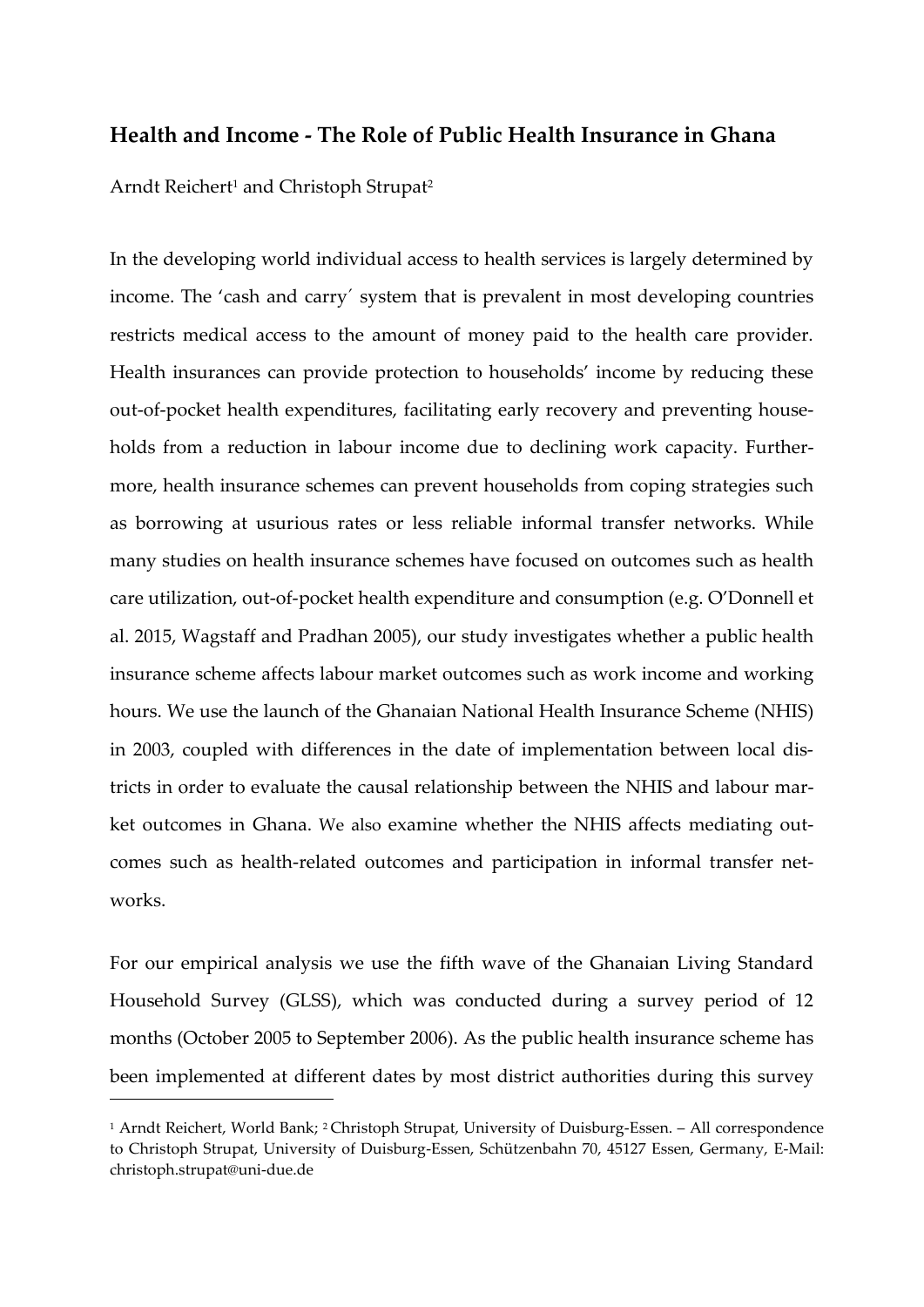period, we use this variation for our identification strategy. In particular, we are able to identify individuals that were interviewed before and after the implementation of the NHIS, as we collect the exact implementation dates of the NHIS at the district level. In addition, we also identify those districts that implement the NHIS after the survey period. Thus, in our identification strategy we use a difference-in-difference framework comparing individuals at different points in time that are living in districts where the NHIS is implemented with individuals where it is not. In order to reveal if the order of the NHIS rollout between 2005 and 2006 across districts is not driven by pre-determined district charcteristics, we estimate a discrete-time logistic hazard model on the district-month level using data on district characteristics before the NHIS implementation. These characteristics include demographic information and measures for economic development. We find that the coefficients are not significantly related to the hazard of implementing the NHIS.

Our results show that the introduction of the health insurance scheme reduces participation in informal transfer networks, improves health status, reduces the number of days being sick and reduces medical expenditures. Especially, the spending at the very top of the distribution of medical expenditures was reduced by one-half, which indicates a reduction of individuals' exposure to high medical expenditure risks. Furthermore, we find an increase in work income for individuals in rural areas and working in the agriculture sector that also experienced a better health status after the NHIS implementation. In addition, we find that self employed individuals increase their working hours. Altogether, our results suggest that the introduction of the public health insurance scheme provide some protection to individuals' agricultural income by facilitating early recovery, a better health status and by reducing pressure on households to reallocate resources meant for productive purposes to medical spending.